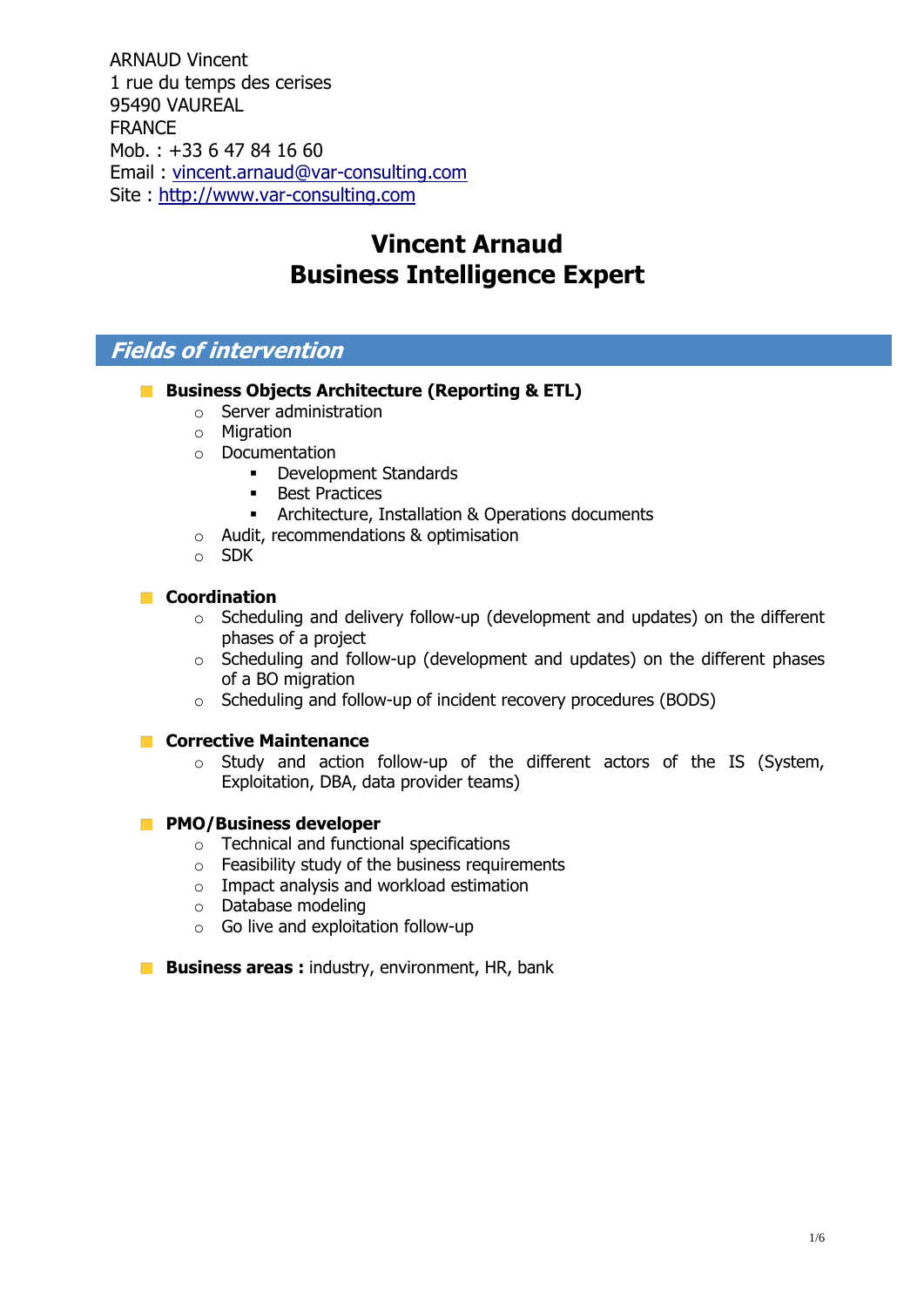**General Skills**

| <b>ETL</b>        | BO Data Integrator v11.7, 12, 14.2, DTS, MS SSIS 2005                                            |
|-------------------|--------------------------------------------------------------------------------------------------|
| <b>REPORTING</b>  | Business Objects 5, 6.5, XI R2, XI R3, BI4.1, SAP BW, MS<br>Reporting Services 2005, Olikview 11 |
| <b>SYSTEMS</b>    | Windows XP / Seven, SAP ECC5                                                                     |
| <b>METHODS</b>    | Merise                                                                                           |
| <b>SQL</b>        | PL/SQL, Transact-SQL                                                                             |
| <b>DATABASES</b>  | Oracle 8i / 9i / 10g / 11g / Exadata, SQL Server 2000 & 2005,<br>MySQL 5.1, Access               |
| <b>LANGUAGES</b>  | French (native), English fluent (950 TOEIC)                                                      |
| <b>FUNCTIONAL</b> | Financial controlling, sales, purchases, environment, HR, general<br>services                    |

# **Training**

- **June 2012 Training – SAP BI4 Servers Administration**
- **June 2012 Training – SAP BI4 Administration & Sécurity**
- **2004-2005 Master in Management & ICT** Univ. of Cergy-Pontoise (France)
- **2002-2004 Master in Management Science (MSG)** Univ. of Cergy-Pontoise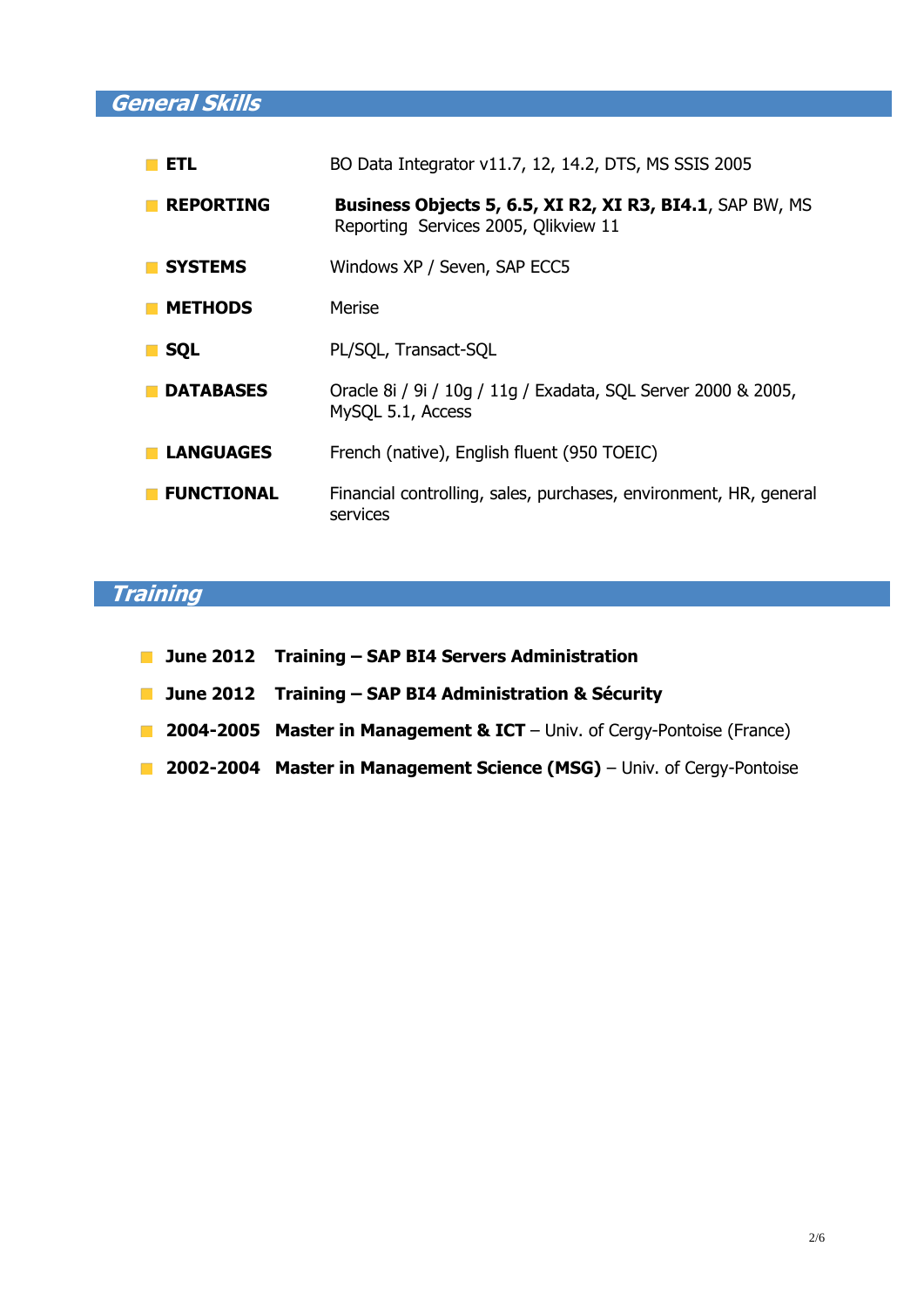## **Professional Experience**

### **January 2016 - … VAR Consulting**

Freelance Consultant

### MISSIONS :

**May 2016 – June 2017 BIOGARAN**

Project Manager, Data Services Expert

- BO Data Services job development :
	- o Specifications definition workshops
	- o SAP iDocs creation using BODS
	- o Technical specifications
- SAP ECC implementation project
	- o Interfaces Project Manager
		- **EXEC** Technical, validation and follow-up meetings
		- Validation planning organisation
		- o Logistics project
			- **Specifications definition workshops**
			- DWH data modeling
			- BODS jobs
			- **SAP iDocs creation using BODS**
			- Creation of the BO universe and the logistics reports
			- **•** Validation
			- Validation follow-up
			- Documentation
- BODS Technical Leader
	- o BODS jobs analysis, optimisation advice, technical review

**Environment :** SAP Business Objects Data Services 3.2, SAP Business Objects 4.1 (Designer, WebI, CMC, WRC), Oracle 11g, SAP ECC6 (SD/CO/FI)

**March – April 2016 BNP Paribas**

(Bank)

Business Objects Expert

- Audit of the Business Objects platform
- Study of the cluster
- Documentation
- BI4.1 Migration
	- o Coordination with the infrastructure teams
	- o Installation and setup of the new environments
	- o Documentation : Installation procedure and operations guide
	- o Contents migration
	- o Technical & Functional Tests
	- o Go-Live support

**Environment :** SAP Business Objects 4.1 & XI3.1, Oracle 11g

 **February <sup>2016</sup> Aquarelle.com** (Flower creation and delivery website)

BO & Data Services Expert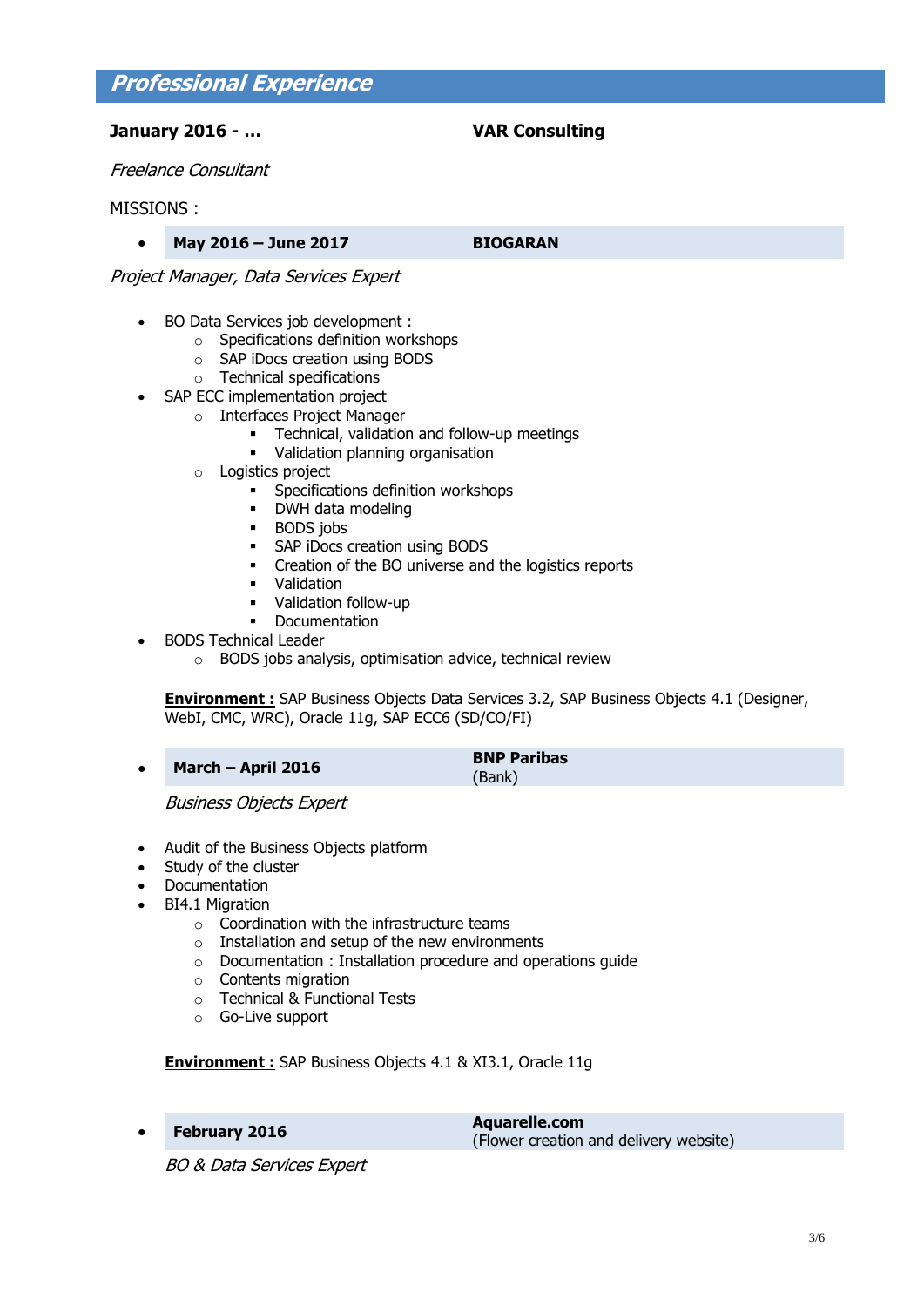BODS :

o Data Services jobs development o User training

- 
- $\bullet$  BO :
	- o BO universes and reports development
	- o Platform audit

**Environment :** SAP Business Objects 4.1, Data Services 4.2, MySQL, Amazon Web Services

 **January <sup>2016</sup> Pierre & Vacances Center Parks** (Leisure Group)

BO Data Services Expert

- Analysis of the existing environment
- Installation and setup of the new BODS server
- Coordination with the BI & Exploitation teams
- Optimisation recommendations
- Documentation
	- o Architecture file
	- o Installation procedure
	- o Operations guide

**Environment :** SAP Business Objects Data Services 3.2, Oracle 11g Exadata

### **May 2009 – December 2015 ADEQUATION BI (IT Company)**

Manager – Business Objects Expert

### INTERNALLY :

- Team management (5 consultants)
	- o Objectives definition and follow-up
	- o Setup of action plans
	- o Daily management (holidays, inter contracts, timesheets)
- Business Objects expert
	- o Creation of a training platform
	- o Consultant preparation for client interviews

### MISSIONS :

**February <sup>2011</sup>– December <sup>2015</sup> Groupe Randstad France**

(HR Group)

Business Objects & BI Expert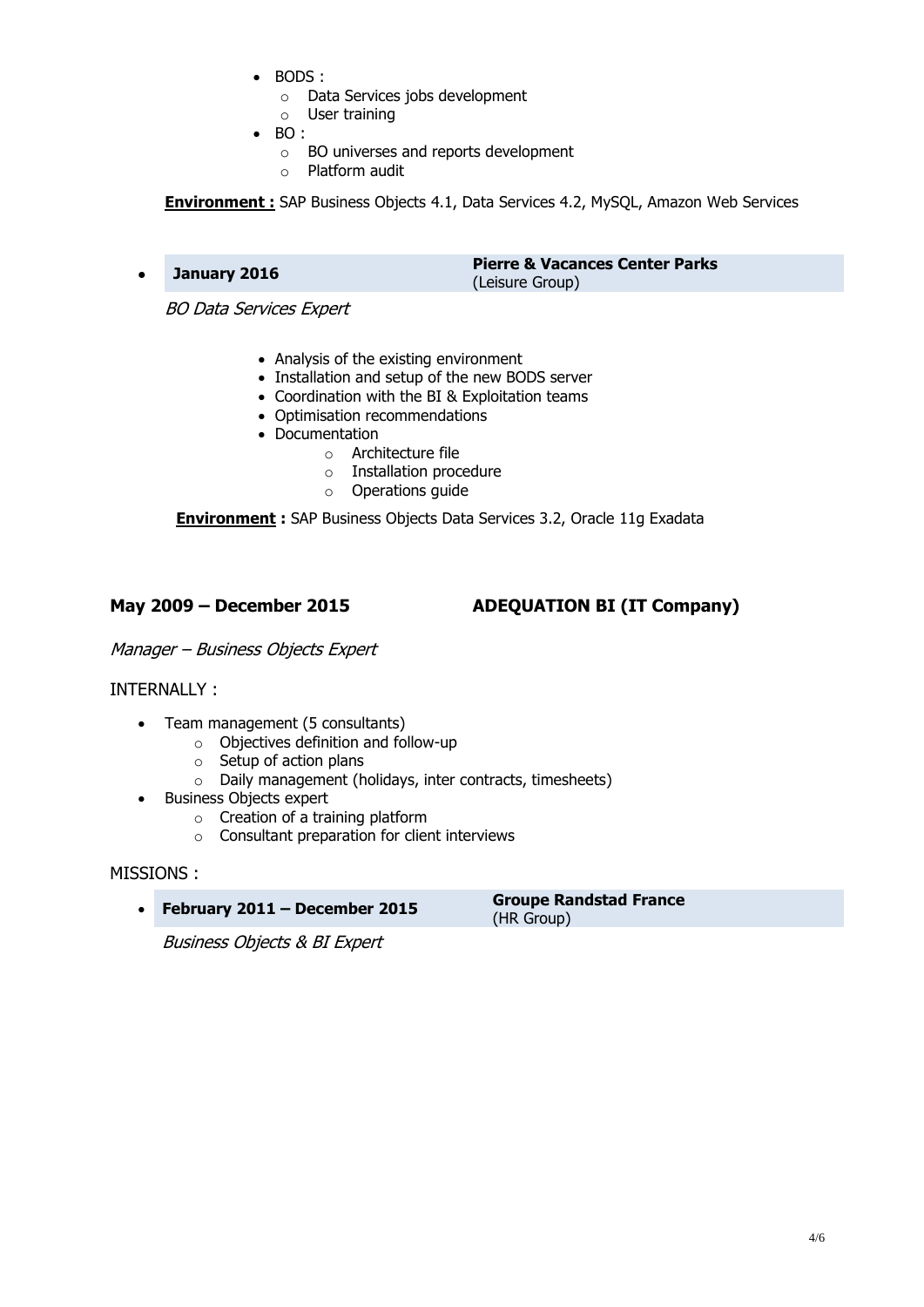### **SAP BI 4 migration study**

- o Collection of the platform's usage metrics for sizing & licencing
- o Creation and update of the security matrix
- o Definition of the migration scope (users, reports, universes)
- o Blank migration
- o Virtualisation study

### **BO XI3 & BODI/BODS management**

- o Server installation, setup and management
- $\circ$  Optimisation of the report publication
- o Software security management
- o Infoview portal customisation
- o Level 3 support
- o SDK developments
- $\circ$  Data migration switching authentification modes (LDAP to WinAD), Kerberos SSO implementation
- o Creation of development standards and best practices
- o BODS training (3 trainees)

### **BODI 11.7 to BODS 14.2 migration**

- o Analysis
- o Platform sizing
- o Installation & setup
- o Migration
- o Administration
- Business Projects
	- o BO Data Integrator & Qlikview developments
	- o Creation of the treasury datamart (PMO, documentation, data modelling, development, technical tests, go-live, support)
	- $\circ$  Technical project manager for 2 new datamarts (ETL, data modelling, reporting)
	- o Developments of KPI for a new tablet application
	- o BI Financial applications manager

**Environment :** SAP Business Objects XI3.1, BO Data Integrator v11.7, SAP BO Data Services 4.2, Qlikview 11, Oracle 9i et 11g (Exadata), 360Suite (View, Plus, Eyes)

 **April 2013 KERNEOS** (Industry)

Business Objects Expert

- Implementation of BO Fix Pack XI3 5.1
- Creation of the UAT platform
- Platform audit

**Environment :** SAP Business Objects XI3 SP5, Oracle 11g

**May 2009 – February 2011 Veolia Water Systems** 

Business Objects & Data Integrator Expert

- Functional and technical specifications
- BO Data Integrator v11 & v12 developments
- Data migration using ETL jobs
- **Creation of migration KPIs (BO XI3 reports)**

**Environment** : SAP Business Objects XI3.1, BO Data Integrator v11 & v12, Oracle 8i, 9i & 10g